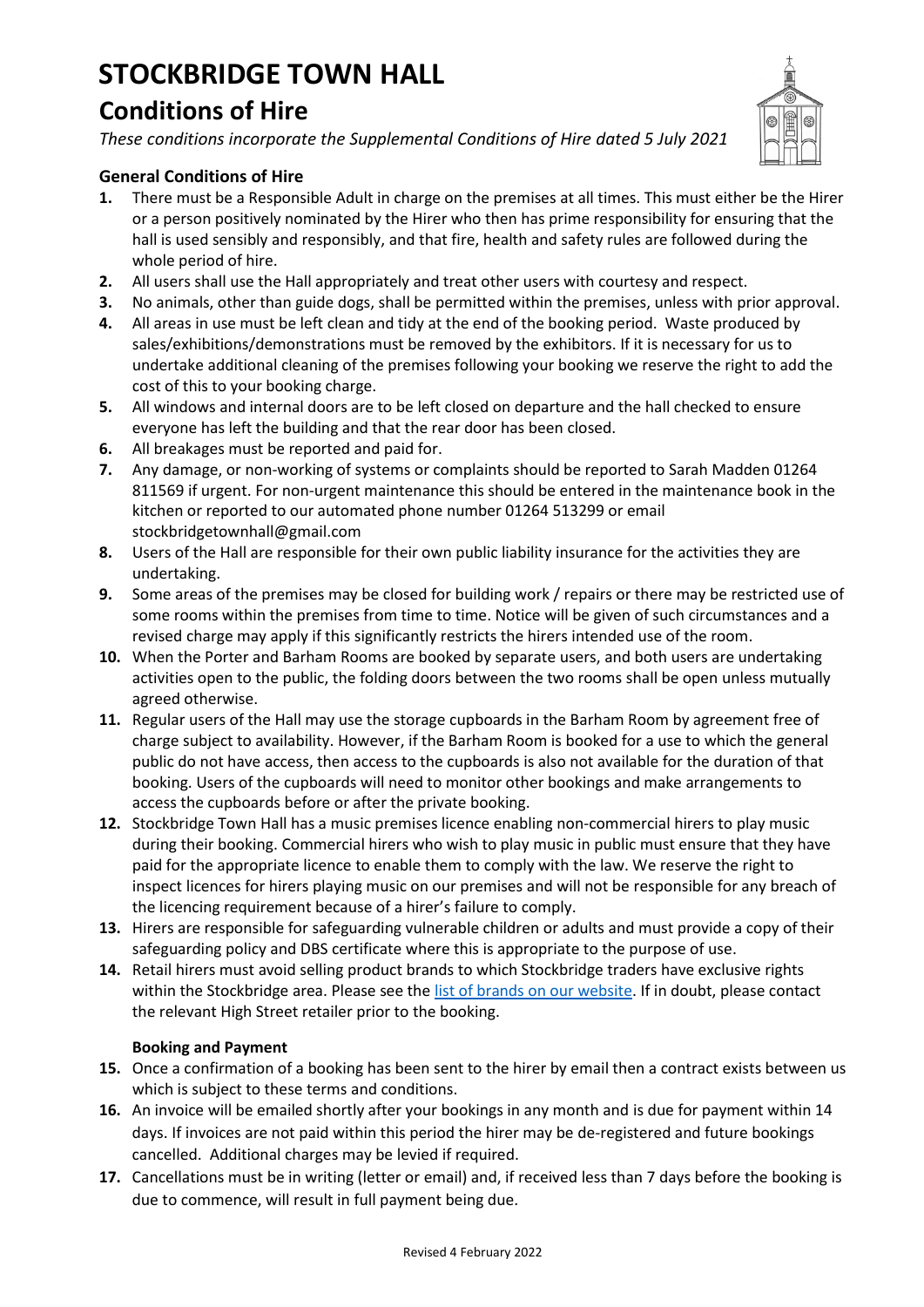- **18.** Charges may be revised with one month's notice being publicised on our website. Booking costs are fixed at the price at the date of making the booking.
- **19.** Bookings are made in 30 minute slots: from 8am 10pm with a minimum period of 90 minutes per booking
- **20.** Weekend bookings by commercial customers must be for a minimum of 8 hours.
- **21.** Booked time must allow for setting up, clearing away and cleaning after use.

#### **Safety Issues**

- **22.** Hirers must follow the *Safety Rules* displayed on the premises and emailed with each booking confirmation. The entrance area and emergency escape routes must always be kept unobstructed.
- **23.** All hirers must confirm that they know the emergency escape routes (see **Essential Information** page). They must explain the fire escape procedures to their staff and ensure that they or a nominated representative is present during their period of hire.
- **24.** When there is a meeting or performance those present must be made aware of the fire escape before the commencement.

#### **Fire procedures in the event of a fire**

- **25.** In the event of a fire, activate a fire alarm. The Town Hall has heat and smoke detectors which may also sound the alarm.
- **26.** If the fire alarm is activated, evacuate the building immediately using the designated fire exits. The Hirer/Responsible Adult shall ensure that all areas of the building including toilets etc. have been evacuated and all doors shut. Nobody must use the lift
- **27.** The Responsible Adult shall be responsible for calling the Fire Brigade.
- **28.** Nobody should re-enter the building until the Fire Brigade say it is safe to do so.
- *29.* Any person who cannot get down by the staircase from Hurford Hall should be kept in the designated refuge area (the chair store) with the doors shut. *The Fire and Rescue Service must be told of this as soon as they arrive.*

#### **Signs and Advertising**

- **30.** According to Borough Council regulations any advertisements displayed on the highway require planning permission. Test Valley Borough Council may take legal action involving a fine and will remove posters. The fine may be applied both to the fly-poster and to the Town Hall. We will recover the payment from any hirer who has ignored this warning.
- **31.** Brackets are provided on the front wall and west wall for the purpose of fixing posters/flyers. Signs or posters are not to be put on the glass windows at the front.
- **32.** Within the hall nothing must be fixed to any of the walls e.g. with Blu-tack, Sellotape, staples or drawing pins. There are picture rails in all rooms and picture hooks can be supplied if needed.
- **33.** Posters and advertising both inside and outside the premises must be removed at the end of the booking.

#### **Counter-Radicalisation and Security Act 2015 - Section 26(1)**

**34.** No activity which may be construed as drawing people into terrorism is permitted to take place at this venue. Should any allegation be received, or if the Trustees have reason to suspect non-compliance, the Trustee Board will investigate and may decide to cancel or modify the function(s), to ensure compliance with the law.

#### **Failure to adhere to General Conditions of Hire**

**35.** In the event of failure to adhere to any Conditions of Hire, the Management Committee reserves the right to cancel and/or refuse future bookings.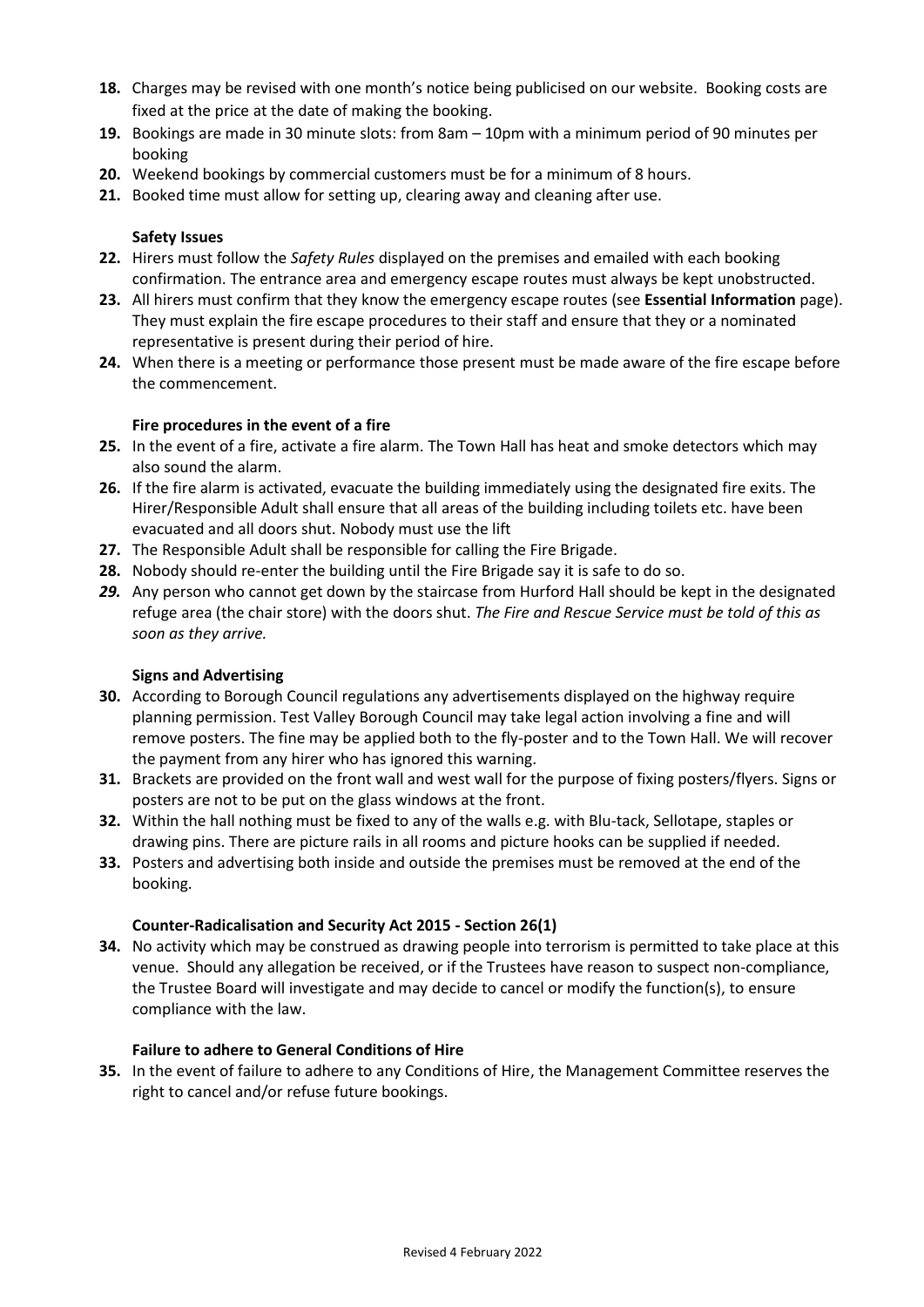# **Stockbridge Town Hall**

## **Supplemental Conditions of Hire**

## *[Applicable from 5 July 2021 until further notice]*

The hirer, will be responsible for ensuring those attending their activity or event comply with the COVID-19 Secure Guidelines while entering and occupying the hall, as shown below (also on display in the hall). Hirers must comply with the actions identified in the Hall's Covid-19 risk assessment set out in **Annex A** 

## **COVID-19 SECURE GUIDELINES**

- **1. You must not enter if you or anyone in your household has COVID-19 symptoms or if you have been contacted by the Test and Trace service because you have been in close contact with someone who has tested positive.**
- **2. If you develop COVID-19 symptoms within 7 days** of visiting these premises alert Test and Trace. Alert the Hall Caretaker on **01264 811569** and alert the organiser of the activity you attended.
- **3. Maintain social distancing as far as possible**: Wait if too many people are already inside and observe any one-way system marked.
- **4. Use the hand sanitiser provided** on entering the premises. Clean your hands often. Soap and paper towels are provided in all toilets.
- **5. Avoid touching your face, nose, or eyes**. Clean your hands if you do.
- **6. "Catch it, Bin it, Kill it".** Tissues should be disposed of into one of the rubbish bins provided. Wash your hands afterwards.
- *7.* **Check the organisers of the activity have cleaned door handles, tables, other equipment, sinks and surfaces before you arrived.** Keep them clean. *We cannot clean all surfaces at the hall between each separate hire.*
- **8. Take turns to use confined spaces such as corridors, kitchen and toilet areas**. Standing or sitting next to someone is lower risk than opposite them. Briefly passing another person in a confined space is low risk.
- **9. Keep the hall well ventilated.** Close windows and doors when leaving.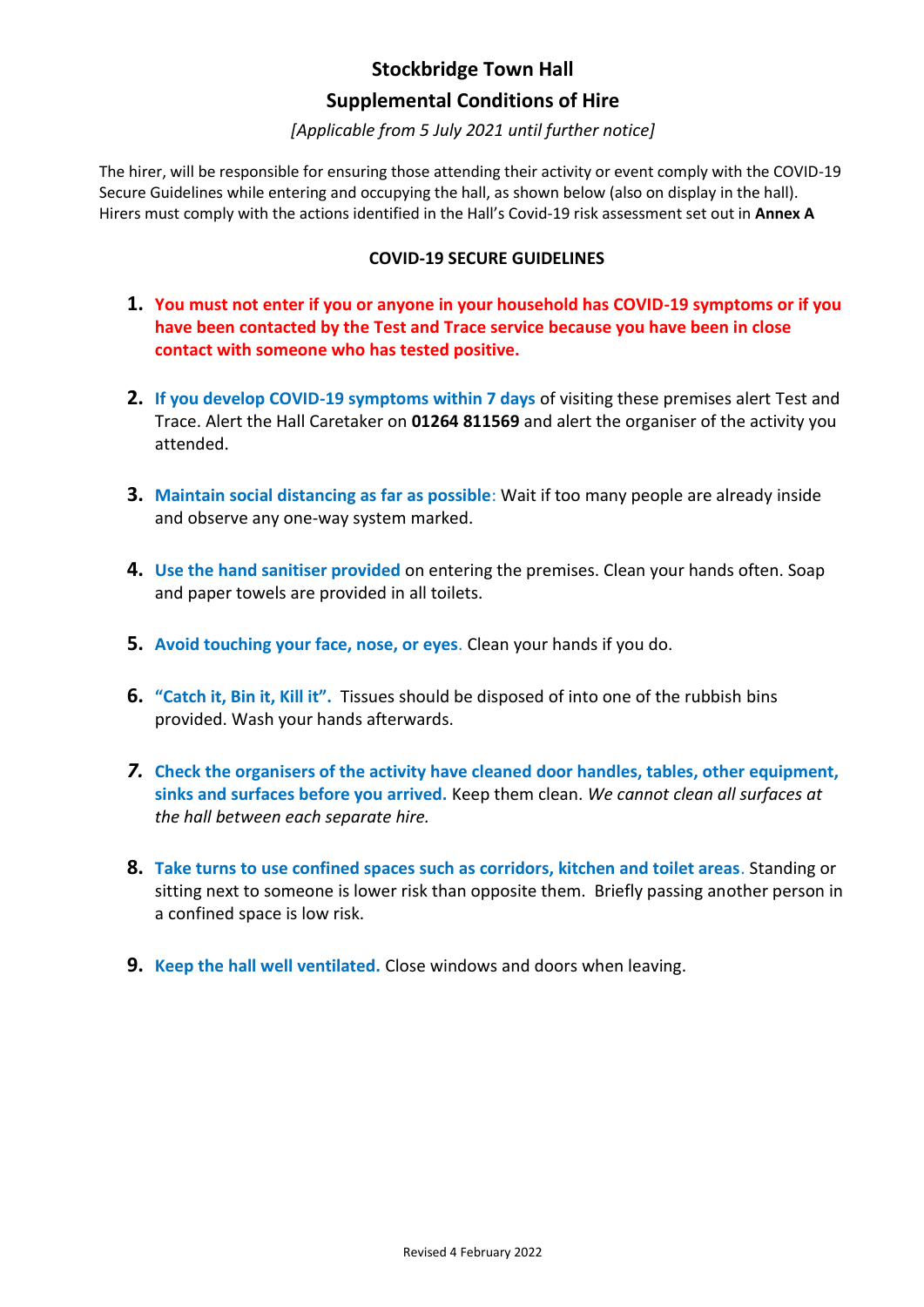# *COVID-19 Risk Assessment*

*The health and well-being of our employees, volunteers, hirers, customers of hirers, contractors, and any others who may be present in the building, is our priority. The Trustees have undertaken a risk assessment and agreed to take the steps below with the aim of trying to ensure everyone remains as safe as possible during the current pandemic.*

|    | Stockbridge Town Hall (what we will do)                                                                                                                                                                                                                                                                        |
|----|----------------------------------------------------------------------------------------------------------------------------------------------------------------------------------------------------------------------------------------------------------------------------------------------------------------|
| 1. | Provide alcohol-based hand gel sanitiser, paper towel roll and bins on tables by both front<br>entrances to the hall.                                                                                                                                                                                          |
|    | 2. Provide soap pump dispensers in all toilets, display signs on the recommended hand washing<br>method                                                                                                                                                                                                        |
| 3. | Provide paper towels in each kitchen area and toilets for customer use.                                                                                                                                                                                                                                        |
|    | 4. Display signs on walls throughout the building to remind everybody about social distancing<br>requirements                                                                                                                                                                                                  |
| 5. | Provide moveable sign holders for hirers to use to control the number of people entering, the<br>direction of movement inside the room, and the exit route from the room/building. Hirers can<br>temporarily affix their own (A4 sized) personalised signs if they wish.                                       |
| 6. | Fit a Dorgard to internal fire doors in each room to enable doors to be held open for fresh air<br>circulation while complying with fire safety requirements.                                                                                                                                                  |
|    | 7. Provide a code entry exterior wall safe to hold the keys to the premises                                                                                                                                                                                                                                    |
| 8. | Maintain a free Wi-Fi facility for hirers use to enable acceptance of contactless payments                                                                                                                                                                                                                     |
|    | 9. Continue to waive booking fees for cancelled bookings due to the hirer, or their staff, contracting<br>Covid-19 or being required to isolate due to being in contact with an infected person. The notice<br>must be received in writing (email) up to and including the day of the booking.                 |
|    | 10. In addition to our normal cleaning activities carry out a daily clean of all regularly handled surfaces                                                                                                                                                                                                    |
|    | 11. Notify hirers immediately if their booking must be cancelled at short notice due to notification of<br>the prior presence in the building of persons with either confirmed Covid-19 or a contact now<br>required to self-isolate. Use of the hall will be prevented until a deep clean can be carried out. |